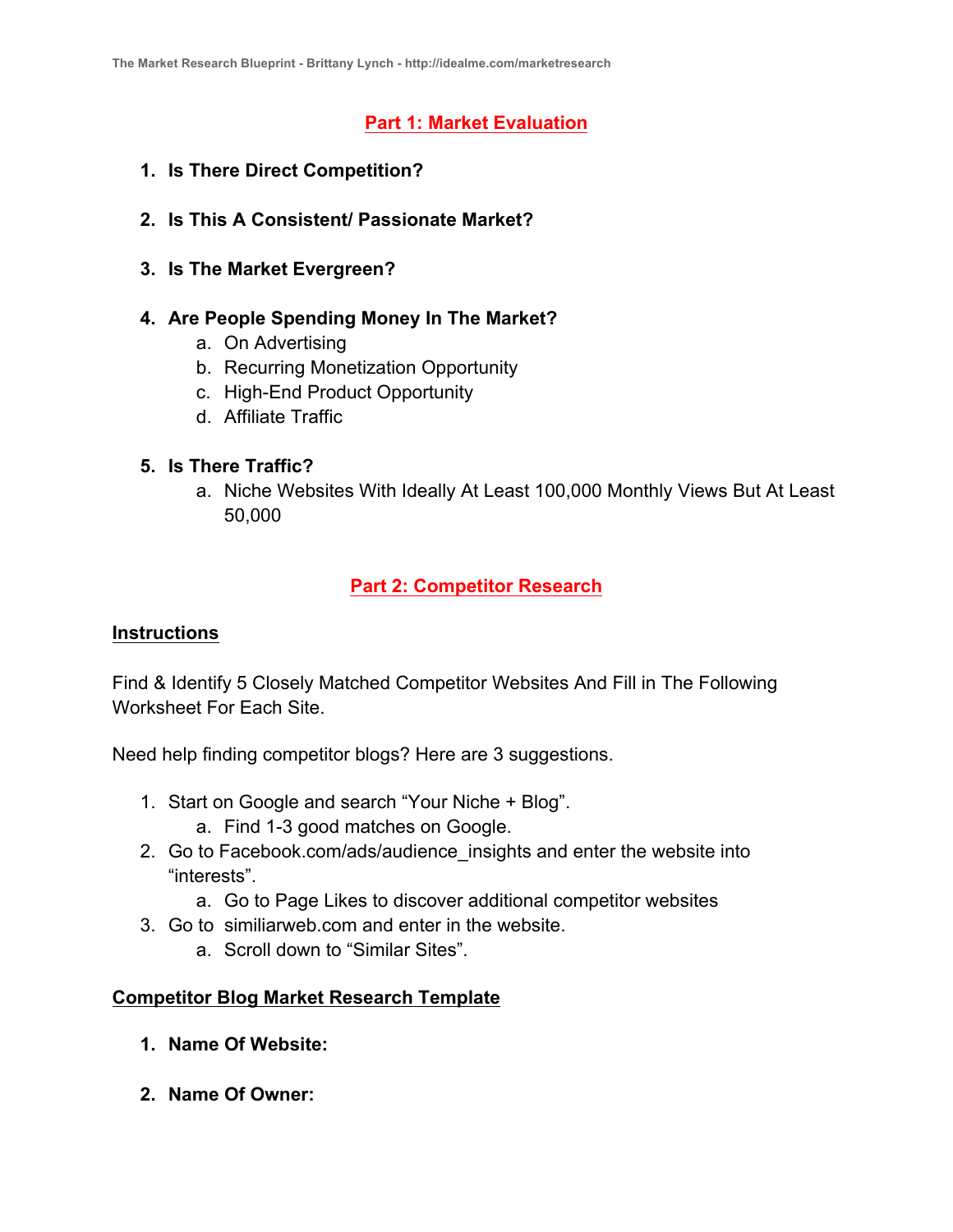- **3. Website:**
- **4. Backstory:**
- **5. Mission / Promised Results:**
- **6. Blog Post Length:**
- **7. Popular Days To Publish:**
- 8. **Strengths:**
- **9. Weaknesses:**

#### **Marketing**

- 1. **Do They Have A Newsletter?**  Yes/No
- 2. **How Often Do They Mail Their List?** Daily, 1-2 A Week, 3-4 Week, Every Day
- 3. **Do They Promote Their Own Products Or Affiliate Products In Their Email?**  Yes/No
- 4. **How Often?** Daily, 1-2 A Week, 3-4 Week, Every Day
- 5. **Can Their Email Marketing Be Improved On?**  Yes/No
- **6. How?**

#### **How Are They Monetizing Their Site?**

- 1. **Website Ads:**  Yes/ No
- 2. **Sponsorships:**  Yes/ No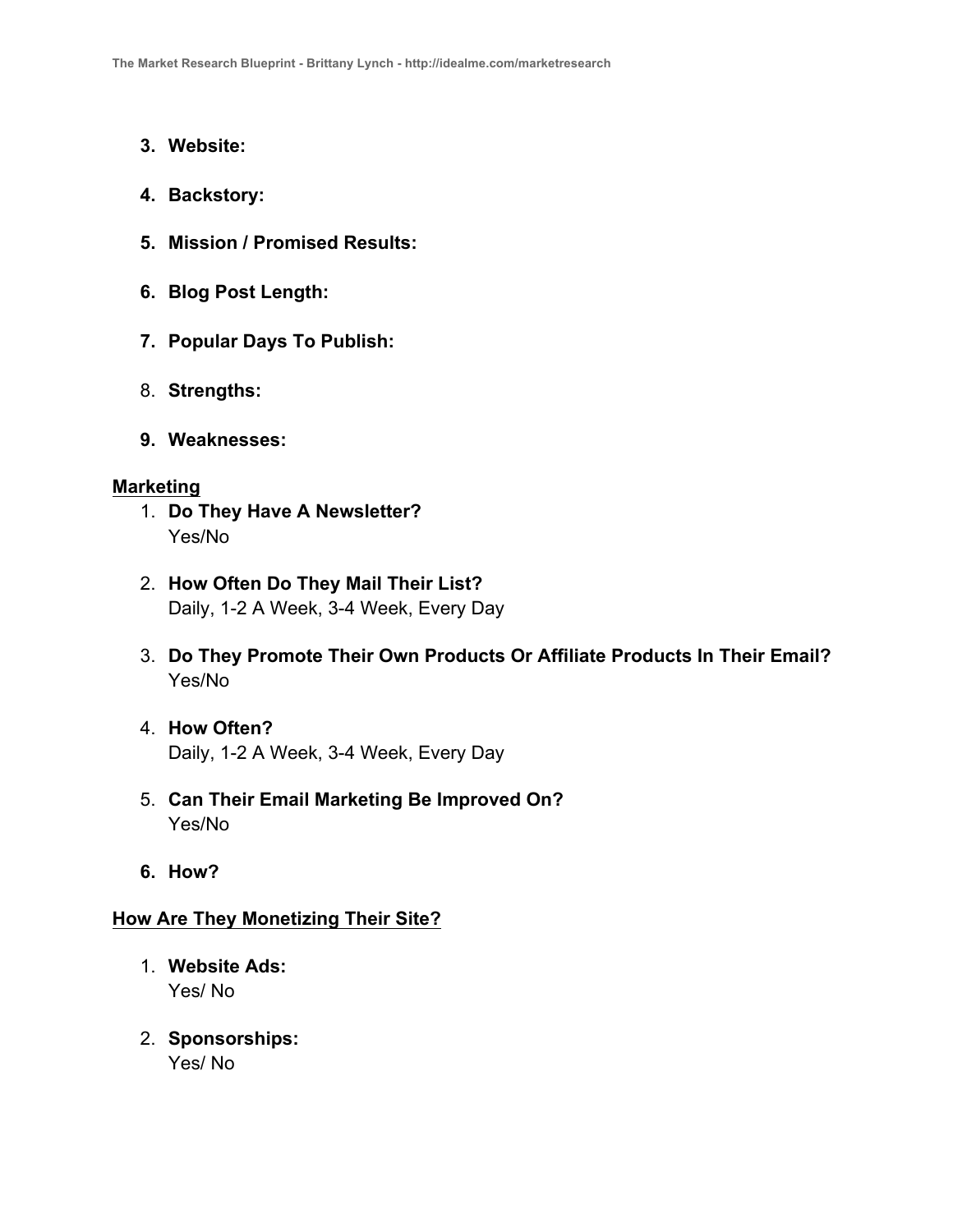- 3. **Physical Products:**  Yes/No
- 4. **Services:**  Yes/No
- 5. **Software:**  Yes/No
- 6. **Information Products:**  Yes/No
- **7. Product Name:**
- **8. Price Point:**
- 9. **Bonuses:**  Yes/No
- 10.**Guarantee:**  Yes/No
- 11.**Delivery Method:**  Digital, Physical, Worksheets, Checklists, Video, PDF, Etc
- 12.**Upsells?:**  Yes/No

#### **13.Upsell Price Point:**

- **14.Do They Have A High End Product?** Yes/No
- **15.Do They Have Recurring Revenue?** Yes/No
- 16.**Can you improve your email marketing over this competitors?**  Yes/ No
- **17.How?**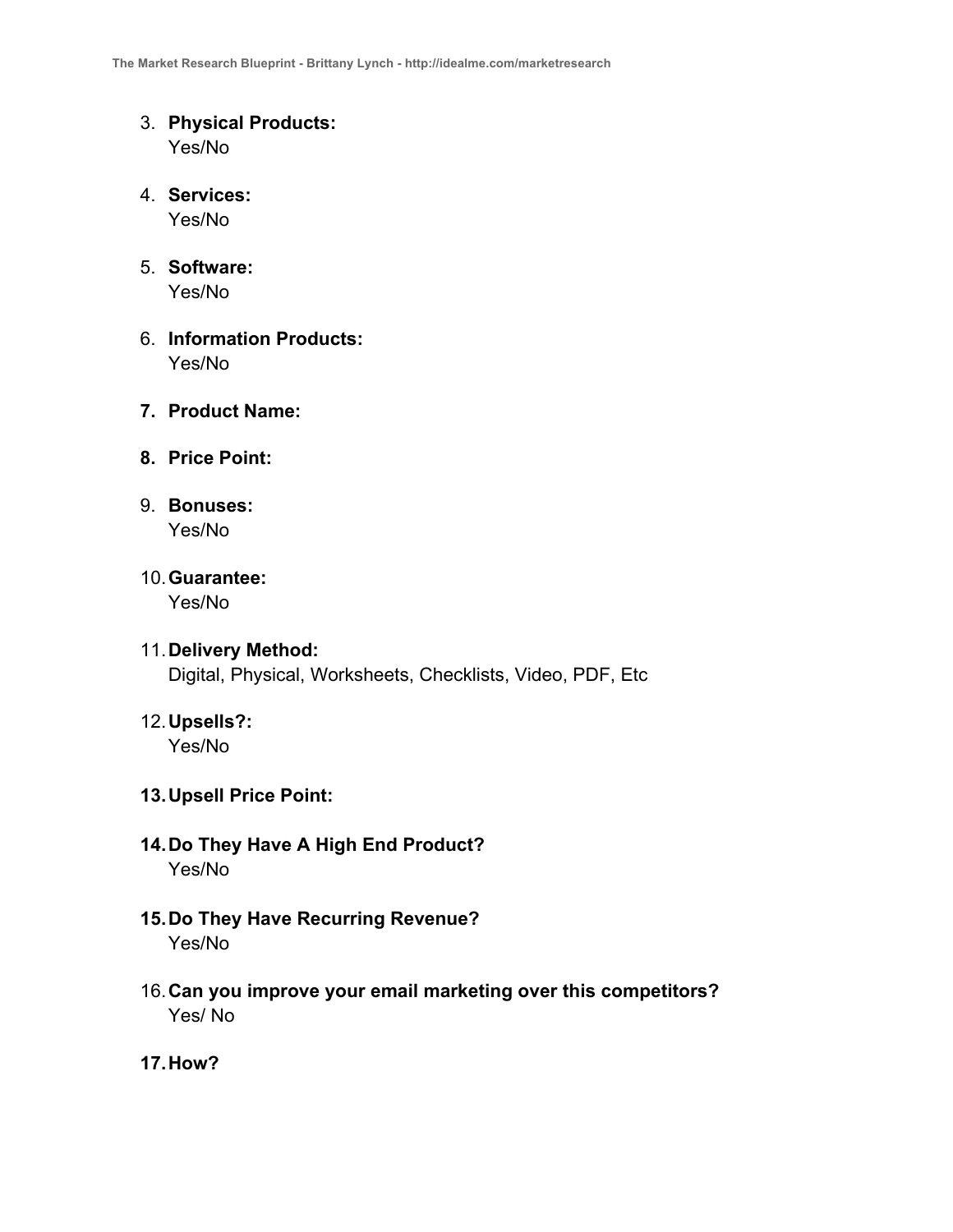- 18.**Can you improve your marketing over this competitors?**  Yes/ No
- 19.**How? Can you improve your sales funnel over this competitors?**  Yes/ No
- **20.How?**

## **Part 3 - Demographic & Customer Research**

- **1. Name:**
- **2. Gender:**
- **3. Age:**
- **4. Single/Married? :**
- **5. Kids/No Kids:**
- **6. Education Level:**
- **7. Location:**
- **8. Homeowner?:**
- **9. Income:**
- **10.Occupation:**
- **11.Net Worth:**
- **12.Home Market Value:**
- **13.Residence Length:**

## **Part 4 - Psychographic Research /Survey Questions**

1. Who are you? Introduce yourself with your name, age, where you're from etc.